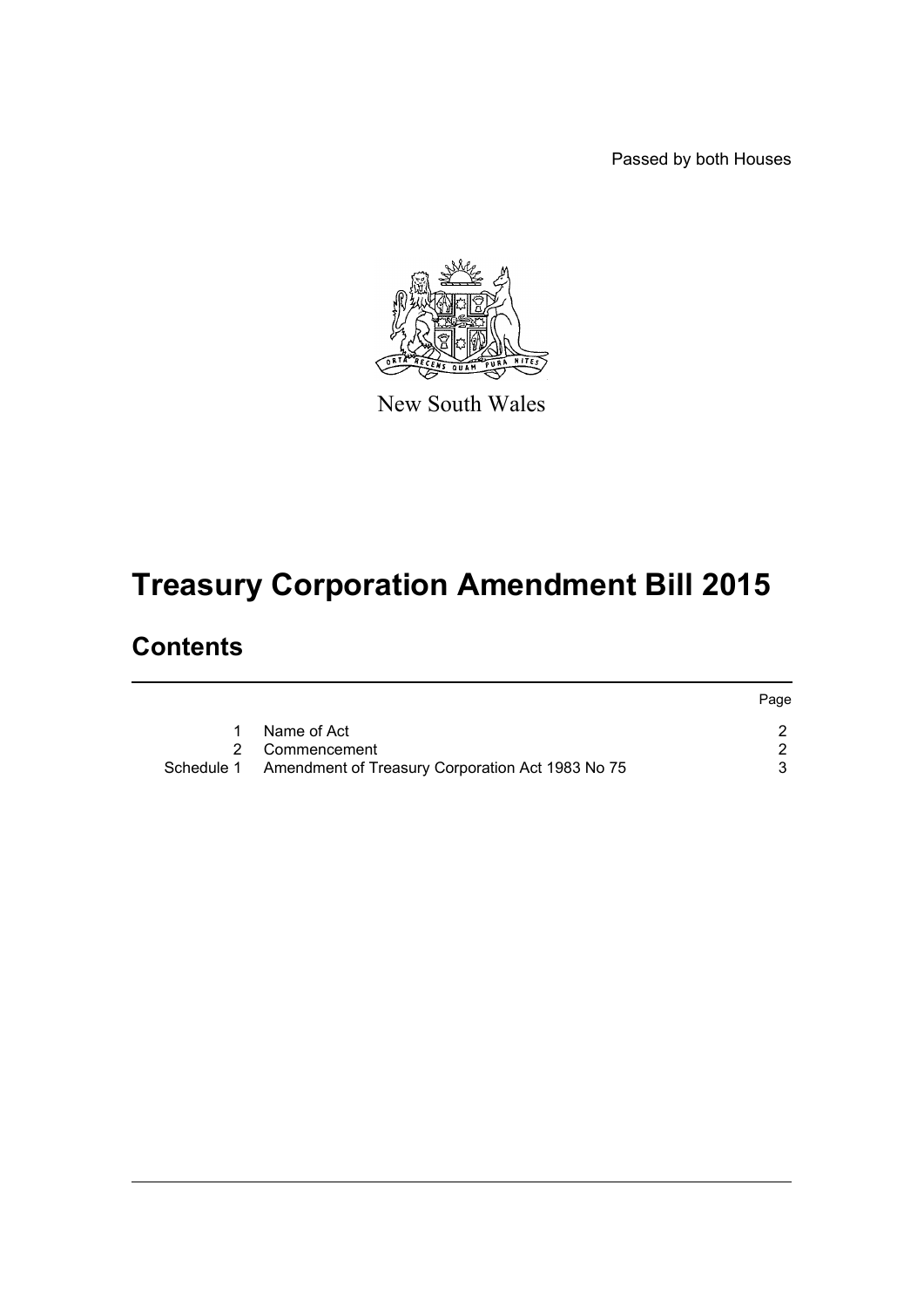*I certify that this public bill, which originated in the Legislative Assembly, has finally passed the Legislative Council and the Legislative Assembly of New South Wales.*

> *Clerk of the Legislative Assembly. Legislative Assembly, Sydney,* , 2015



New South Wales

## **Treasury Corporation Amendment Bill 2015**

Act No , 2015

An Act to amend the *Treasury Corporation Act 1983* to make further provision with respect to the board of directors of the New South Wales Treasury Corporation; and for other purposes.

See also *Superannuation Administration Amendment (Investment Management and Other Matters) Act 2015* and *State Insurance and Care Governance Amendment (Investment Management) Act 2015*

*I have examined this bill and find it to correspond in all respects with the bill as finally passed by both Houses.*

*Assistant Speaker of the Legislative Assembly.*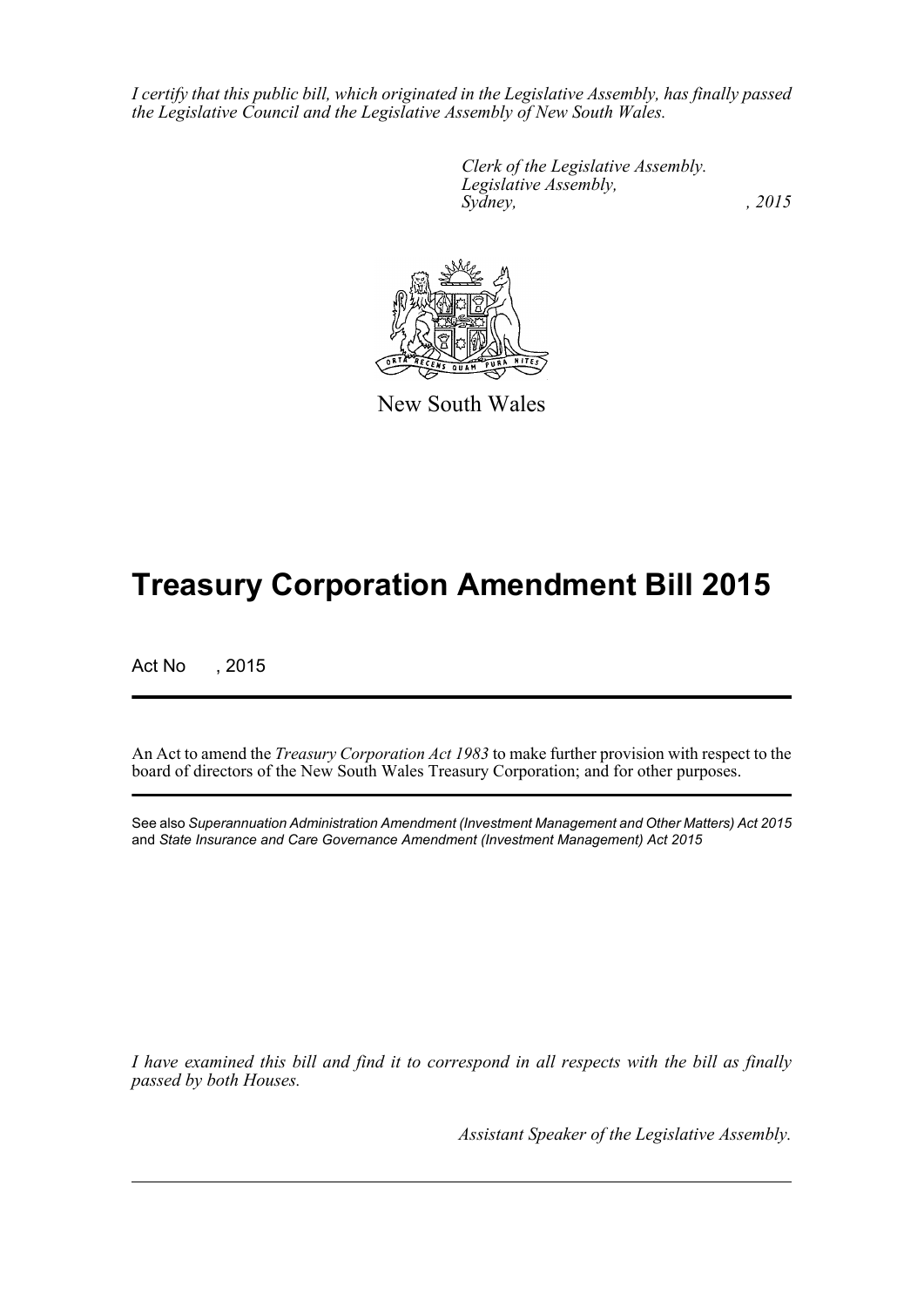### <span id="page-2-0"></span>**The Legislature of New South Wales enacts:**

#### **1 Name of Act**

This Act is the *Treasury Corporation Amendment Act 2015*.

#### <span id="page-2-1"></span>**2 Commencement**

This Act commences on the date of assent to this Act.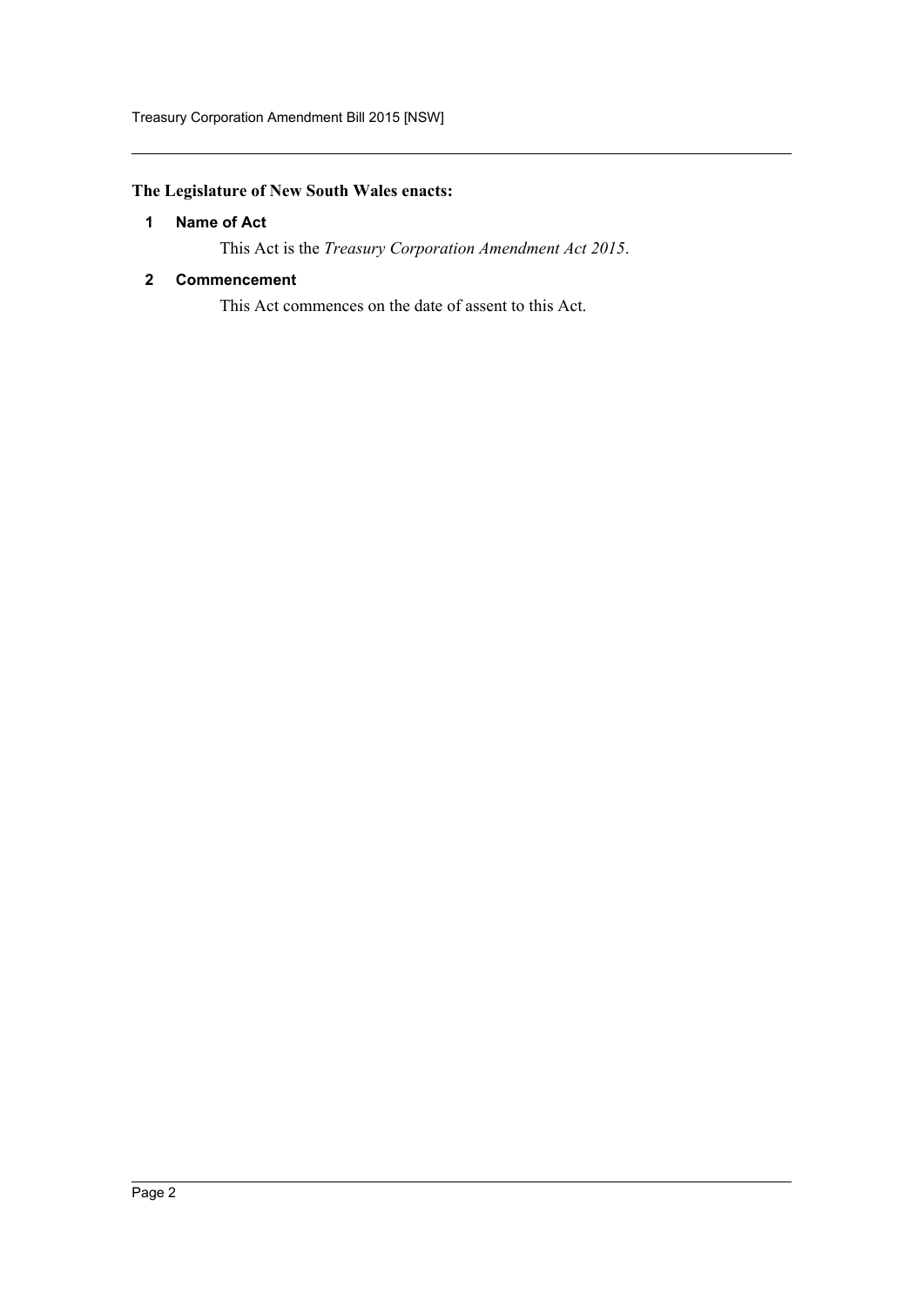## <span id="page-3-0"></span>**Schedule 1 Amendment of Treasury Corporation Act 1983 No 75**

#### **[1] Section 4A Establishment of Board**

Omit section 4A (2) and (3). Insert instead:

- (2) The Board is to consist of the following:
	- (a) the Chief Executive,
	- (b) the Secretary of the Treasury (or an officer of the Treasury nominated for the time being by the Secretary of the Treasury to represent the Secretary),
	- (c) another officer of the Treasury (if any) nominated for the time being by the Secretary of the Treasury to represent the Treasury,
	- (d) not fewer than 3 and not more than 7 persons appointed by the Treasurer who, in the opinion of the Treasurer, have expertise that is relevant to the functions exercisable by the Corporation.
- (3) The Secretary of the Treasury is, by an instrument of appointment or a subsequent instrument, to appoint one of the members of the Board to be the Chairperson and one to be the Deputy Chairperson of the Board.
- (3A) The Secretary of the Treasury is to consult with the Treasurer before appointing a director referred to in subsection (2) (d) as Chairperson or Deputy Chairperson of the Board.

#### **[2] Section 4B Appointment of Chief Executive**

Omit section 4B (1). Insert instead:

(1) The Treasurer may, on the recommendation of the Board, appoint a person as the Chief Executive of the Corporation.

#### **[3] Section 4C**

Insert after section 4B:

#### **4C Committees of the Board**

- (1) The Board may establish committees to assist it in connection with the exercise of any of its functions.
- (2) A committee of the Board must be chaired by a member of the Board. It does not matter that some or all of the other members of a committee are not members of the Board.
- (3) The procedure for the calling of meetings of a committee and for the conduct of business at those meetings is to be as determined by the Board or (subject to any determination of the Board) by the committee.
- (4) The Board may delegate to a committee any of the functions of the Board, other than this power of delegation.

#### **[4] Section 13A**

Insert after section 13:

#### **13A Prudential standards or reporting and auditing requirements**

(1) The Minister may, by order published in the Gazette, declare that prudential standards, or reporting and auditing requirements, specified or described in the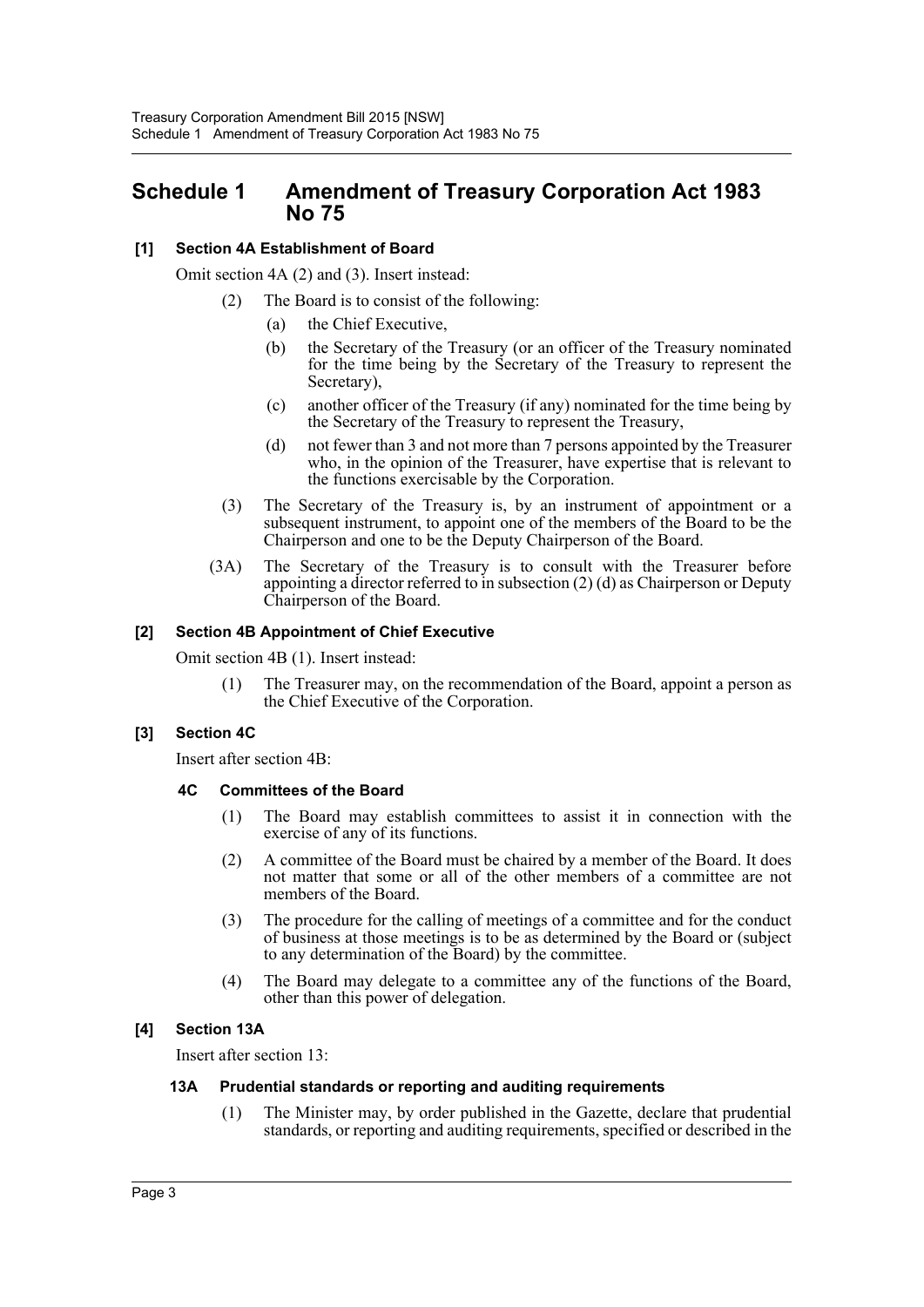order are standards or requirements that apply to the Corporation in the exercise of functions of the Corporation described in the order.

- (2) Before making an order under this section, the Minister is to consult the Corporation on the proposed standards or requirements.
- (3) An order under this section takes effect on the day specified in the order.
- (4) The Corporation must comply with any prudential standard or reporting or auditing requirement applying to it by an order under this section.

#### **[5] Schedule 1 The Chief Executive**

Omit "Governor may, from time to time and on the recommendation of the Treasurer," from clause 2 (1).

Insert instead "Treasurer may from time to time".

#### **[6] Schedule 1, clauses 2 (2) and 6 (1) (d) and (2)**

Omit "Governor" wherever occurring. Insert instead "Treasurer".

#### **[7] Schedule 1, clause 2 (2A) and (2B)**

Omit "Chairperson" wherever occurring. Insert instead "Secretary of the Treasury".

#### **[8] Schedule 1, clauses 4 and 6 (1) (c), (f) and (j)**

Omit "Chairperson of the Corporation" wherever occurring. Insert instead "Secretary of the Treasury".

#### **[9] Schedule 3 Provisions relating to the members of the Board**

Omit "section 4A (2) (d) or (e)" from clause 1. Insert instead "section 4A (2) (d)".

#### **[10] Schedule 3, clauses 3 (1) and 6 (2) and (3)**

Omit "Governor" wherever occurring. Insert instead "Treasurer".

#### **[11] Schedule 3, clause 6 (1) (d)**

Omit the paragraph. Insert instead:

(d) is removed from office by the Treasurer under this clause or by the Governor under Part 6 of the *Government Sector Employment Act 2013*, or

#### **[12] Schedule 4 Provisions relating to the procedure of the Board**

Omit "3 members" from clause 2. Insert instead "a majority of the members of the Board".